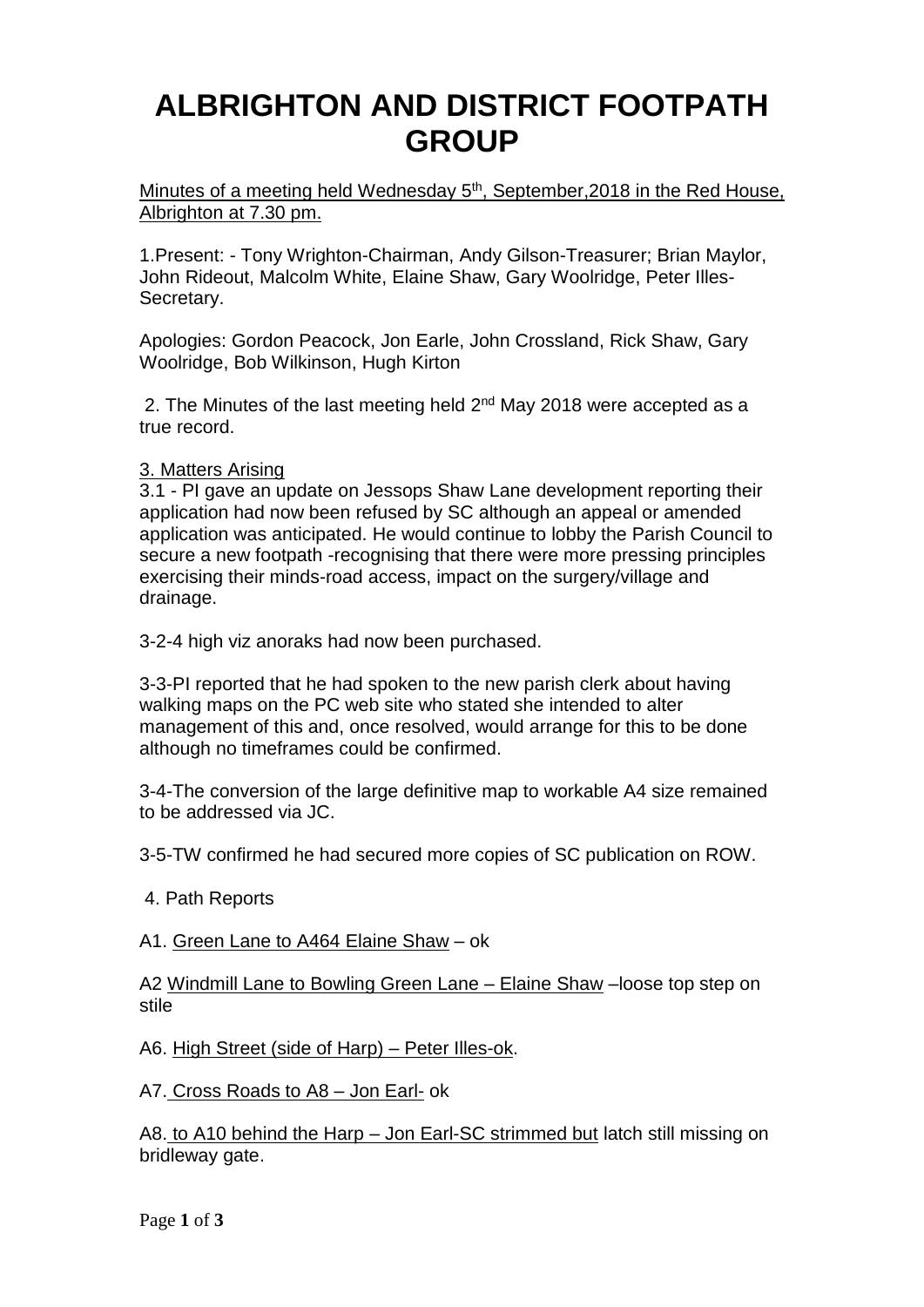# **ALBRIGHTON AND DISTRICT FOOTPATH GROUP**

A9. Newhouse Lane to A8 – Peter Illes -large drop/step needs to be considered at NL end.

A10.High Street to A8 –Elaine Shaw -ok.

A11.A10 to Pebble Brook –Tony Wrighton -ok

A12.Kingswood Road to Pebble Brook – Tony Wrighton -fitting kissgate proving not easy. Tree chopped.

A13.Highhouse Lane to County Lane – Peter Illes -new metal gate fitted at County Lane end.

Pebble Brook Permissive Path- leaning willow trees becoming problematic and path needs strimming.

All Boningale Paths – Andy Gilson

B1. Pebble Brook to Woodhouse Lane OK - dog fouling notices posted.

B2. B1 to A464 -ok.

B3. Newhouse Lane to A464 (Long Path) -ok-crop now harvested.

B4. Newhouse Lane to A464 No issues and largely defunct

B13.Pepperhill to County Lane-ok

B14.A464 to Pepperhill--ok. #Mindful of future sale of Crown Estate land in vicinity.

B15.Woodhouse Lane (East) to Pebble Brook -ok

Boningale Permissive Path –adjustment to new gate spring needed.

Donington Paths

D1. Bypass to Blue House Lane – Brian Maylor- steps on 2 stile need replacing.

D2. Blue House Lane to Shackley Lane – Brian Maylor/Malcolm White Loose post on stile secured by string still needs attention. SC were not as proactive as we would like on owner clearing path. Overhanging willow tree needed watching and a new step needed on the stile at Donnington Lane end.

D3 Mill Lane to M54 – Malcolm White. No issues

D4 Renshaw Wood Lane to Codsall Road – Brian Maylor No issues

Page **2** of **3**